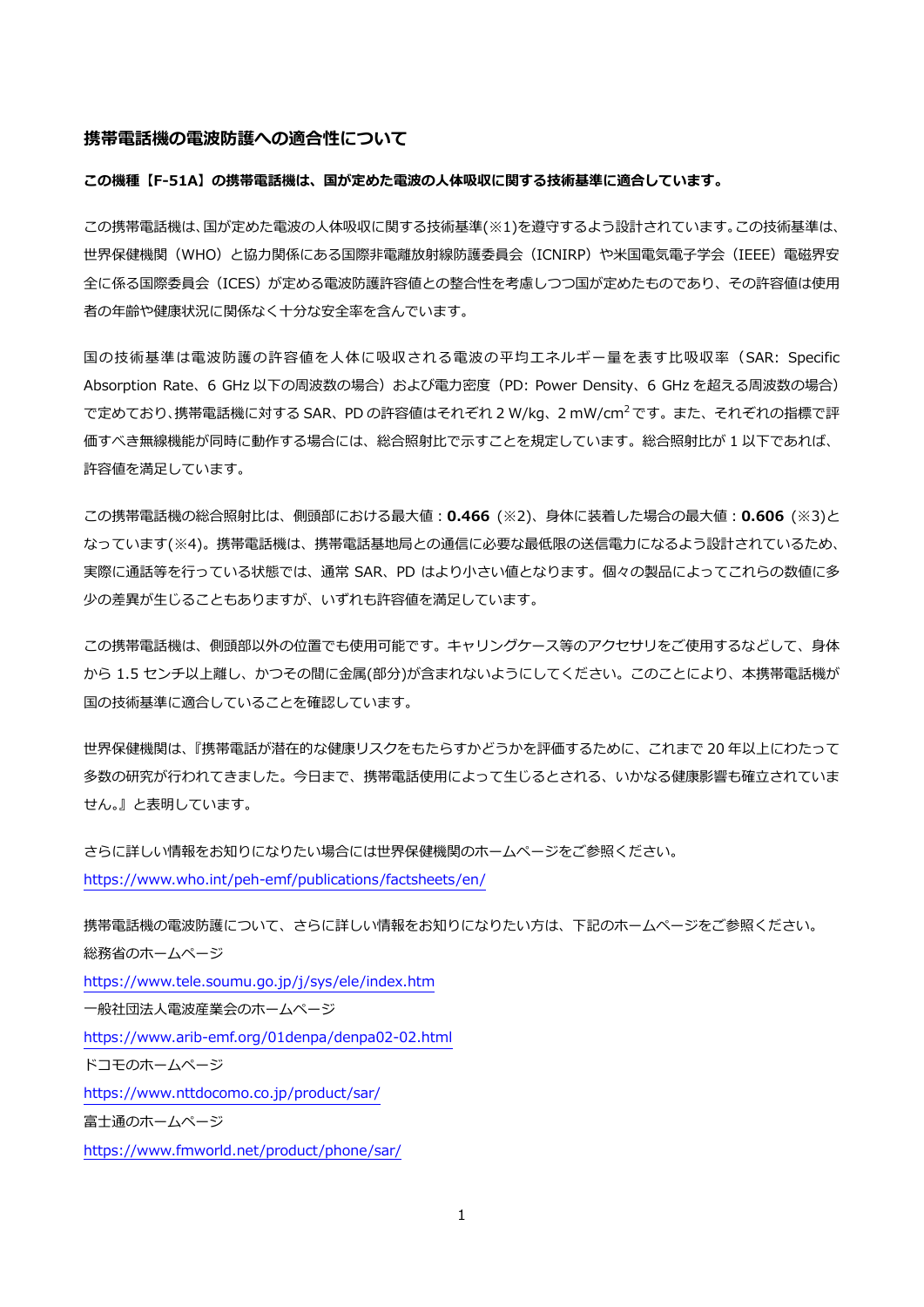※1 技術基準については、電波法関連省令(無線設備規則第 14 条の 2)で規定されています。

※2 5G/LTE と同時に使用可能な無線機能を含みます。

※3 5G/LTE と同時に使用可能な無線機能を含みます。

※4 この携帯電話機の総合照射比を算出するために使用した値は、側頭部:SAR 0.931 W/kg、PD 0 mW/cm<sup>2</sup>、身体 装着時: SAR 0.171 W/kg、PD 1.04 mW/cm<sup>2</sup>です。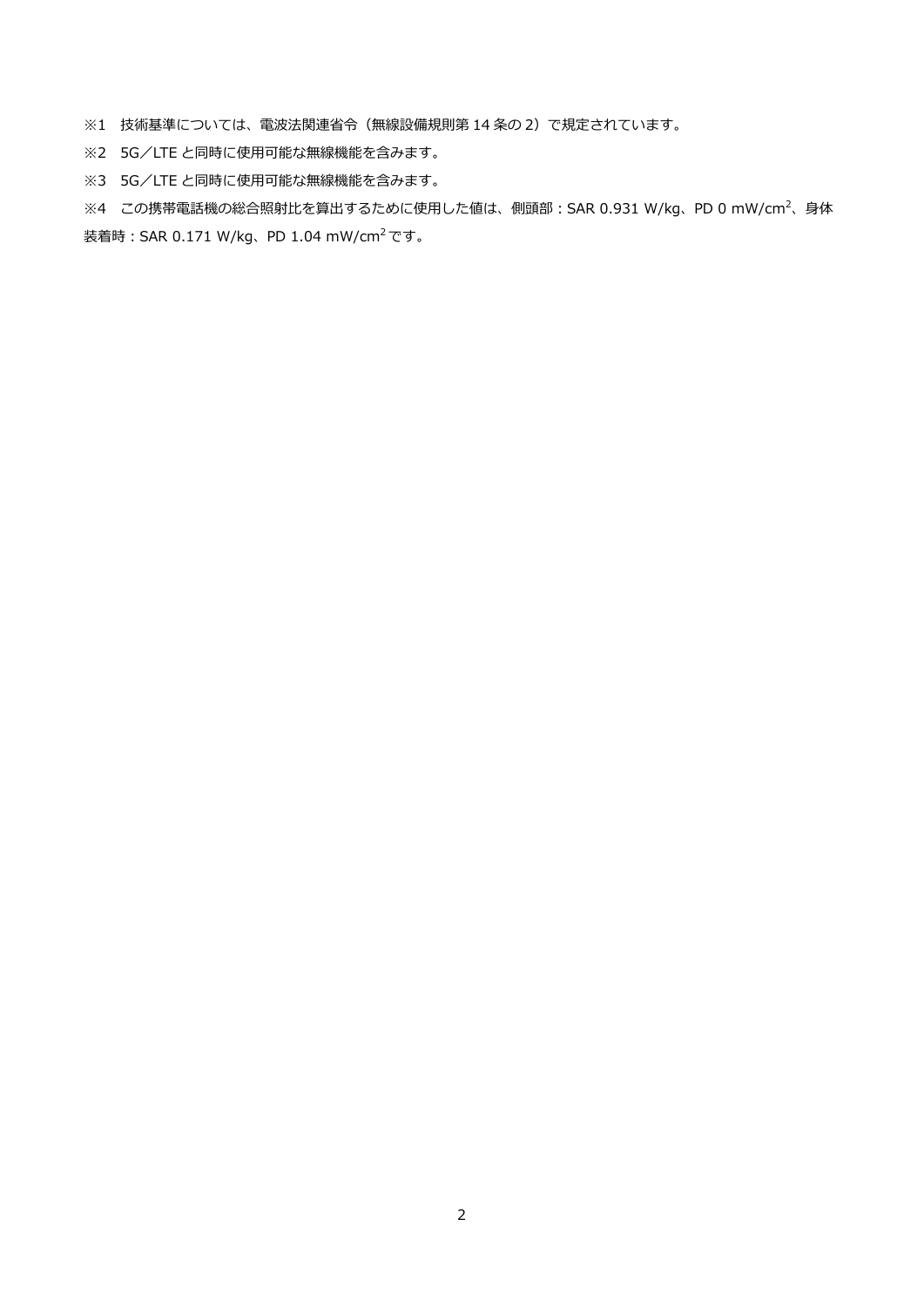### **Compliance Information on Human Exposure to Radio Waves of Mobile Phones**

# **This model [F-51A] mobile phone complies with the Japanese technical regulations regarding human exposure to radio waves.**

This mobile phone was designed in observance of the Japanese technical regulations regarding human exposure to radio waves (\*1). These technical regulations are consistent with the limits of human exposure to radio waves established by the International Commission on Non-Ionizing Radiation Protection (ICNIRP), which is in collaboration with the World Health Organization (WHO), and the International Committee on Electromagnetic Safety (ICES) in the IEEE. The permissible limits include substantial safety margins designed to assure the safety of all persons, regardless of age and health conditions.

The technical regulations set out the limits of exposure to radio waves as the SAR (Specific Absorption Rate, for up to 6 GHz) and the PD (Power Density, for above 6 GHz), and the limits for the SAR and the PD for mobile phones are 2 W/kg and 2 mW/cm<sup>2</sup>, respectively. If mobile phone supports simultaneous transmission of the frequency bands which should be evaluated in the SAR and PD, the technical regulations require that the Total Exposure Ratio (TER) should be used to indicate its compliance. The TER of less than or equal to 1 indicates the mobile phone satisfies the limits.

The TER for this mobile phone when tested for use near the head is **0.466** (\*2), and that when worn on the body is **0.606** (\*3) (\*4). There may be slight differences of the SAR and PD values in individual product, but they all satisfy the limits. The actual values of SAR and PD of this mobile phone while operating can be well below the indicated above. This is due to automatic changes in the power level of the device to ensure it only uses the minimum power required to access the network.

This mobile phone can be used in positions other than against your head. By using accessories such as a belt clip holster that maintains a 1.5 cm separation with no metal (parts) between it and the body, this mobile phone is certified the compliance with the Japanese technical regulations.

The World Health Organization has stated that "a large number of studies have been performed over the last two decades to assess whether mobile phones pose a potential health risk. To date, no adverse health effects have been established as being caused by mobile phone use."

Please refer to the WHO website if you would like more detailed information. https://www.who.int/peh-emf/publications/factsheets/en/

Please refer to the websites listed below if you would like more detailed information regarding protection against human exposure to radio waves.

Ministry of Internal Affairs and Communications Website:

https://www.tele.soumu.go.jp/e/sys/ele/index.htm

Association of Radio Industries and Businesses Website: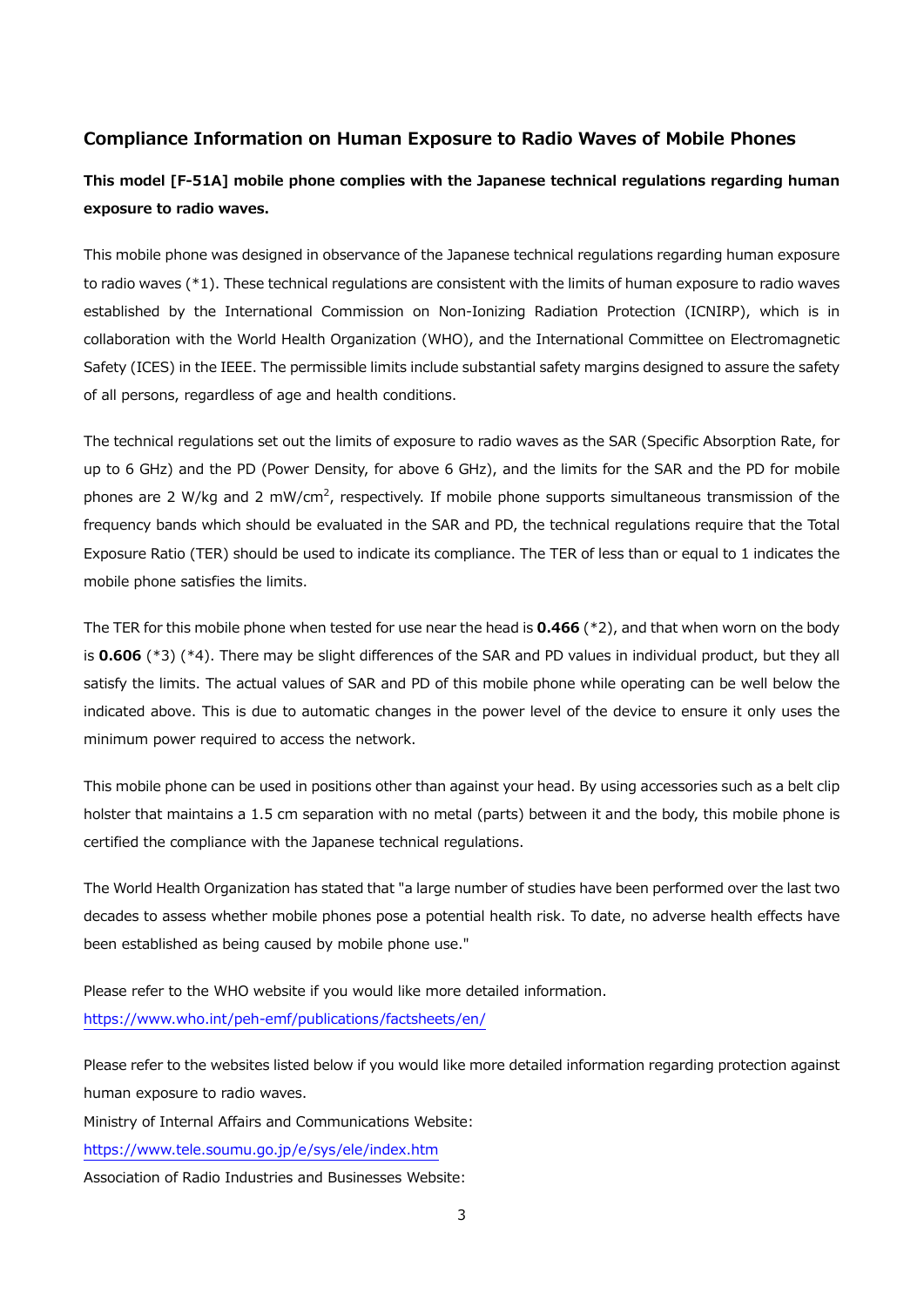https://www.arib-emf.org/01denpa/denpa02-02.html (in Japanese only) NTT DOCOMO, INC. Website: https://www.nttdocomo.co.jp/english/product/sar/ FUJITSU LIMITED Website: https://www.fmworld.net/product/phone/sar/ (in Japanese only)

\*1 The technical regulations are provided in Article 14-2 of Radio Equipment Regulations, a Ministerial Ordinance of the Radio Act.

\*2 Including other radio systems that can be simultaneously used with 5G/LTE.

\*3 Including other radio systems that can be simultaneously used with 5G/LTE.

\*4 The SAR and PD values used for obtaining TER for this mobile phone are: SAR of 0.931 W/kg and PD of 0  $\text{mW/cm}^2$  for use near the head, and SAR of 0.171 W/kg and PD of 1.04  $\text{mW/cm}^2$  when worn on the body.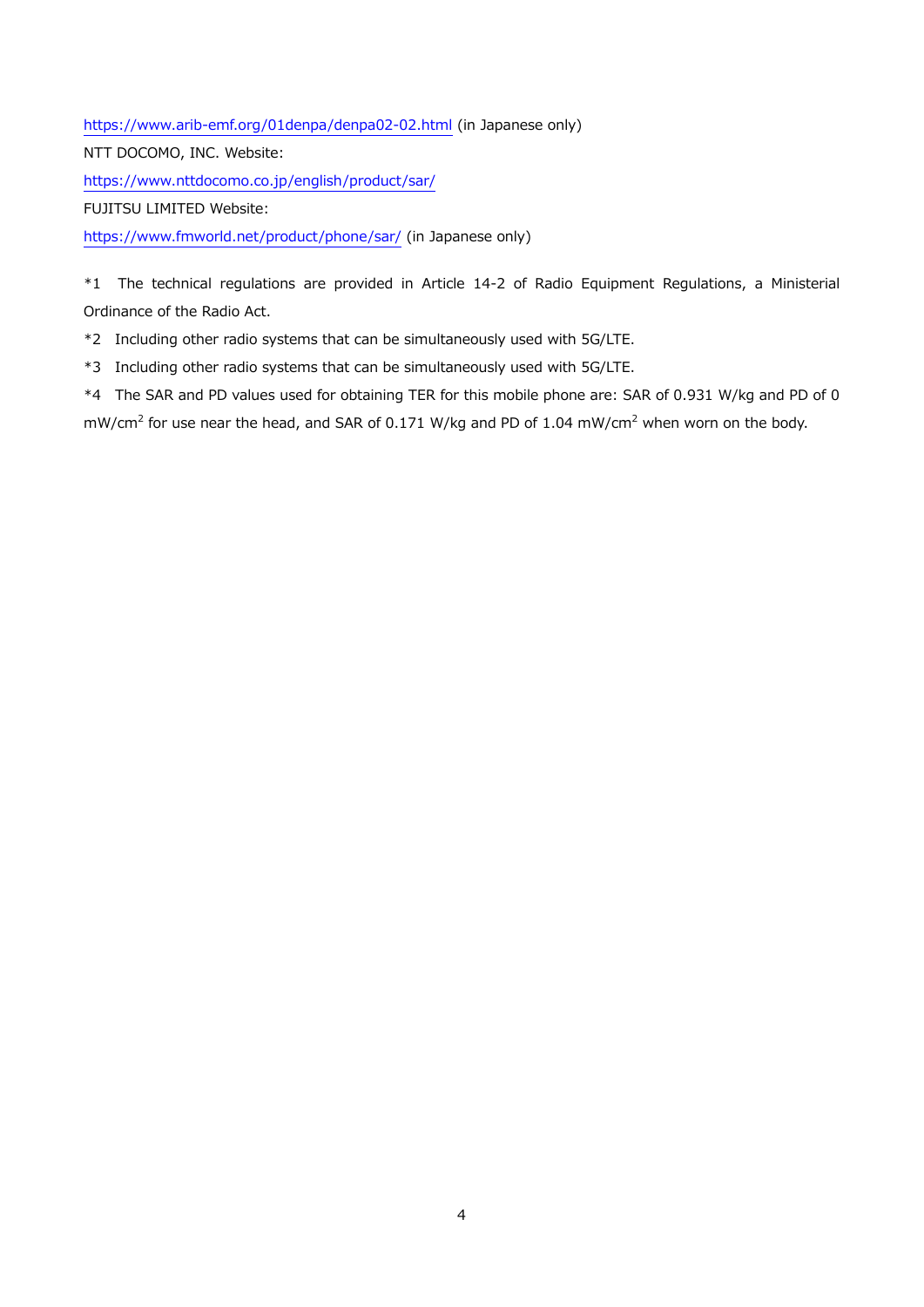### **FCC RF Exposure Information**

This model phone meets the U.S. Government's requirements for exposure to radio waves. This model phone contains a radio transmitter and receiver. This model phone is designed and manufactured not to exceed the emission limits for exposure to radio frequency (RF) energy as set by the FCC of the U.S. Government. These limits are part of comprehensive guidelines and establish permitted levels of RF energy for the general population. The guidelines are based on standards that were developed by independent scientific organizations through periodic and thorough evaluation of scientific studies.

The exposure standard for wireless mobile phones employs a unit of measurement known as the Specific Absorption Rate (SAR). The SAR limit set by the FCC is 1.6 W/kg. Tests for SAR are conducted using standard operating positions as accepted by the FCC with the phone transmitting at its highest certified power level in all tested frequency bands. Although the SAR is determined at the highest certified power level, the actual SAR level of the phone while operating can be well below the maximum value. This is because the phone is designed to operate at multiple power levels so as to use only the power required to reach the network.

In general, the closer you are to a wireless base station antenna, the lower the power output level of the phone. Before a phone model is available for sale to the public, it must be tested and certified to prove to the FCC that it does not exceed the limit established by the U.S. government-adopted requirement for safe exposure. The tests are performed on position and locations (for example, at the ear and worn on the body) as required by FCC for each model. The highest SAR value for this model phone as reported to the FCC, when tested for use at the ear, is **0.41 W/kg**\*, and when worn on the body, is **0.35 W/kg**\*. (Body-worn measurements differ among phone models, depending upon available accessories and FCC requirements).

While there may be differences between the SAR levels of various phones and at various positions, they all meet the U.S. government requirements.

The FCC has granted an Equipment Authorization for this model phone with all reported SAR levels evaluated as in compliance with the FCC RF exposure guidelines. SAR information on this model phone is on file with the FCC and can be found under the Equipment Authorization Search section at https://www.fcc.gov/oet/ea/fccid/ (please search on FCC ID 2AQYEFMP176).

For body worn operation, this phone has been tested and meets the FCC RF exposure guidelines. Please use an accessory designated for this product or an accessory which contains no metal and which positions the handset a minimum of 1.0 cm from the body.

・In the United States, the SAR limit for wireless mobile phones used by the general public is 1.6 Watts/kg (W/kg), averaged over one gram of tissue. SAR values may vary depending upon national reporting requirements and the network band.

\* Including other radio systems that can be simultaneously used with cellular radio wave.